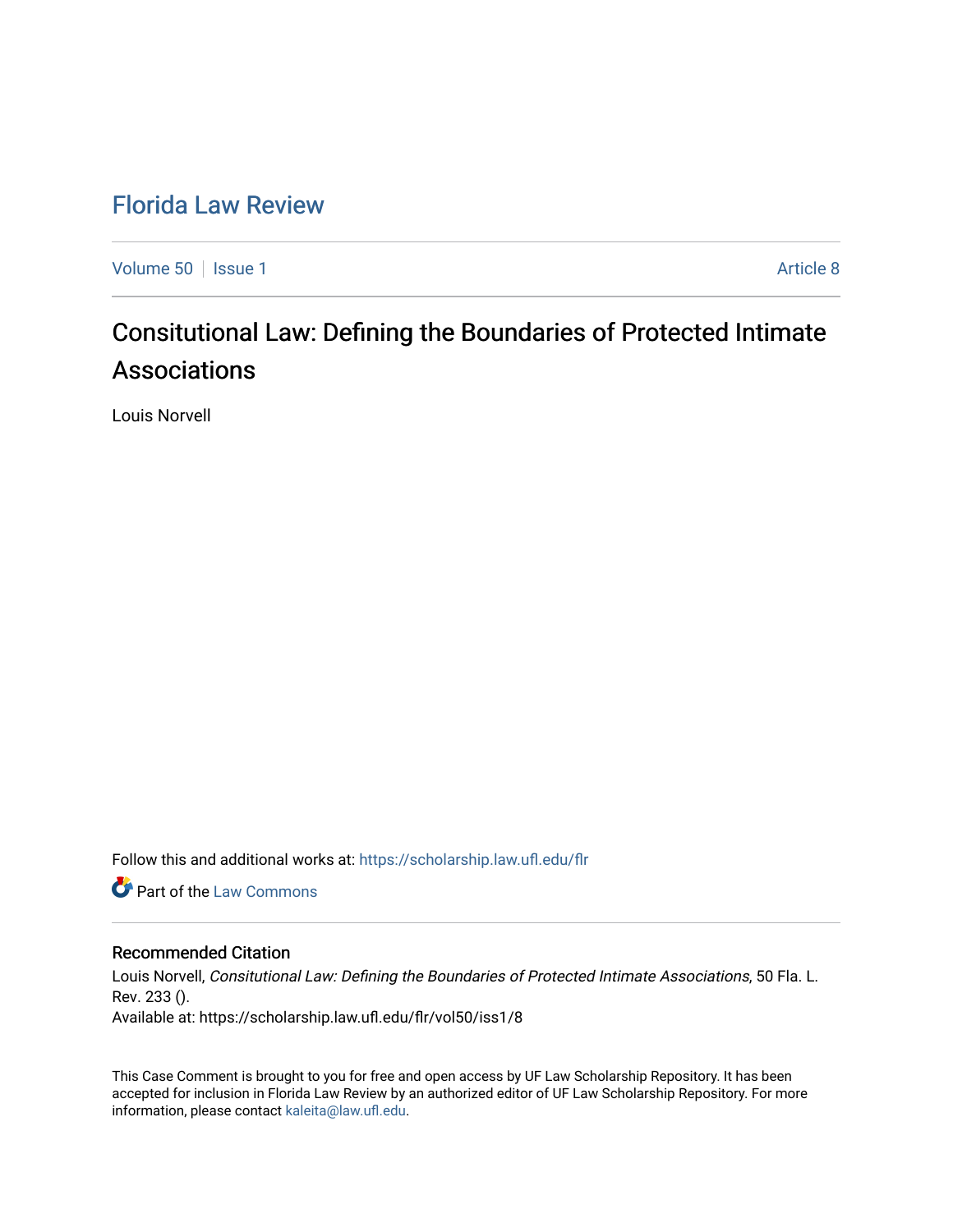## CONSTITUTIONAL LAW: DEFINING THE BOUNDARIES OF PROTECTED INTIMATE ASSOCIATIONS

*Shahar v. Bowers,* 114 F.3d 1097 (11th Cir. 1997) (en banc)

## *Louis Norvell\**

Appellee, the Attorney General of Georgia, offered Appellant an attorney position with the Georgia Department of Law.' Appellant accepted this offer,<sup>2</sup> but the Attorney General withdrew  $it^3$  after learning that Appellant planned to participate in a self-described "Jewish, lesbian-feminist, out-door wedding." Appellant sued the Attorney General in a section **1983** action, alleging that he had violated her right of intimate association.<sup>5</sup> The district court found that Appellant possessed a protectable interest in intimate association with her female partner<sup>6</sup> and applied a balancing test to her claim.<sup>7</sup> The court found that Appellant's interest was outweighed **by** the state's concerns about her employment, and held that the Attorney General had not violated Appellant's associational rights.<sup>8</sup> On appeal, a three-judge panel of the

*2. See id.*

*3. See id.* at **1101.**

4. *Id.* at **1100.** The Attorney General offered several reasons for withdrawing the employment offer. He asserted that retention of Appellant would imply tacit approval of her "marriage" to another woman; that the employment would be perceived **by** the public as condoning now criminal homosexual sodomy; that Appellant's conduct indicated bad judgment as her actions constituted political conduct advocating legal acceptance of homosexual marriage and sodomy; and that Appellant's actions may be disruptive to department activities such as sodomy prosecutions and child deprivation cases involving homosexual couples. *See* Brief of Appellee at **10-13,** Shahar v. Bowers, **70 F.3d 1218** (11th Cir. **1995)** (No. **93-9345).**

*5. See Shahar,* 114 **.3d** at **1101.** Appellant also claimed that the Attorney General's action violated her rights to equal protection, free exercise of religion, expressive association, and substantive due process. *See* **ia**

*6. See* Shahar v. Bowers, **836 F.** Supp. **859, 863 (N.D.** Ga. **1993).** The district court found that Appellant had a constitutionally protected interest in intimate association with her female partner which had been burdened **by** the Attorney General's action. *See id.* at 864. The district court, however, deemed that this interest was outweighed **by** the Attorney General's legitimate employment interests. *See* **id**

*7. See* **id.** at 864 (court applied the balancing test set forth in *Pickering v. Board of Educ.,* **391 U.S. 563, 568 (1968)** (involving a public employee terminated for First Amendment activity)).

*8. See id.* at **865.** The court granted summary judgment for the Attorney General on all of Appellant's constitutional claims. *See id,* **at 866.**

**<sup>\*</sup>** To my wife, Carolyn.

*<sup>1.</sup> See* Shahar v. Bowers, 114 **F.3d 1097, 1100** (11th Cir. **1997)** (en banc), **cert.** *denied,* **118 S. Ct. 693 (1998).**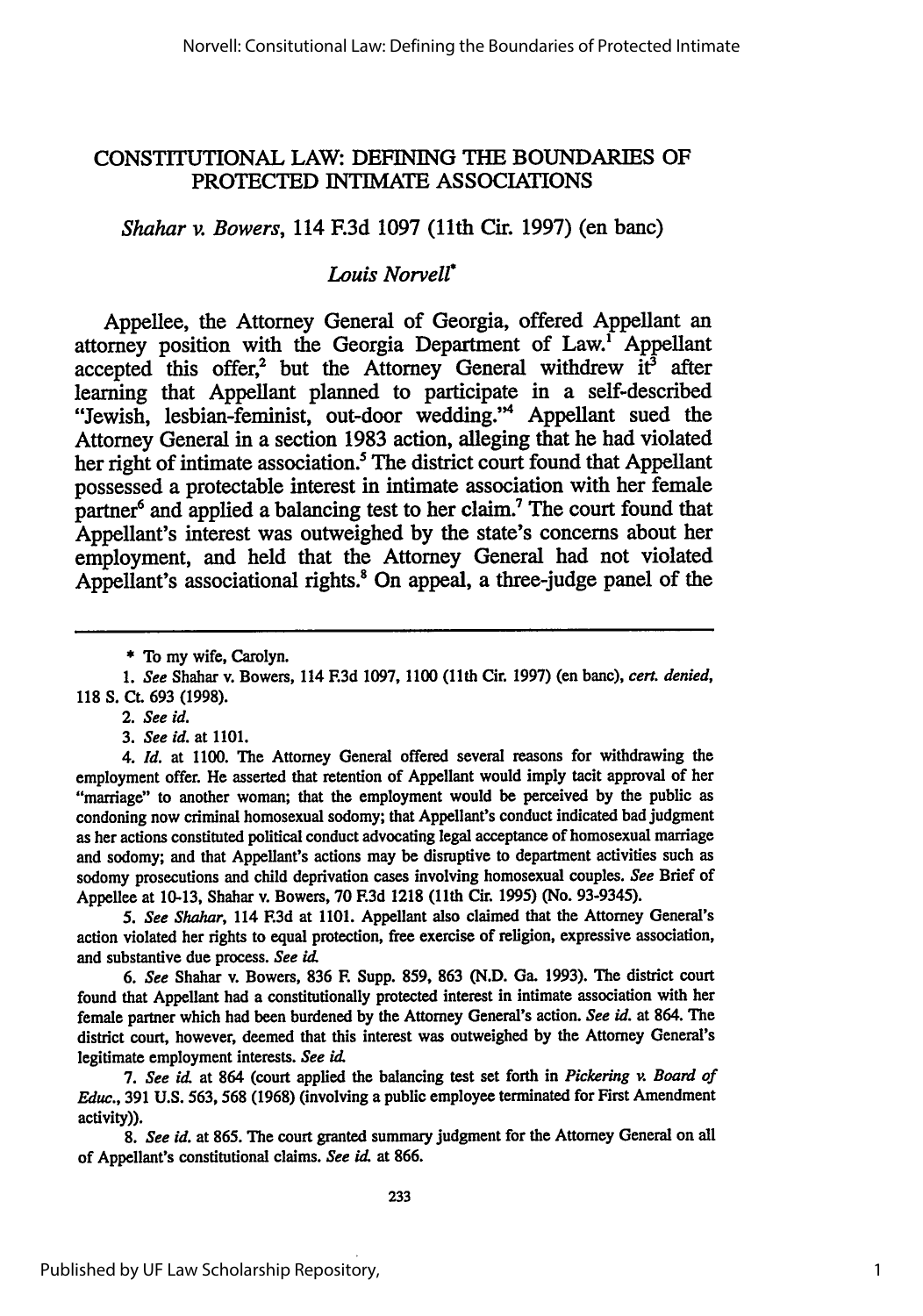Eleventh Circuit Court of Appeals reversed, and held that the district court should have applied a strict scrutiny standard of review, rather than a balancing test, to evaluate Appellant's intimate association claim.' On rehearing en banc, the Eleventh Circuit accepted the district court's finding of a protected relationship for the purpose of argument and, applying the balancing test, **HELD,** that the Attorney General did not violate Appellant's right to intimate association **by** withdrawing her **job** offer based on Appellant's homosexual wedding.'0

The United States Constitution does not contain an express right of association. However, the Supreme Court has interpreted the First, Fifth, and Fourteenth Amendments as protecting certain associations." The Court initially recognized this right only in cases involving political association." In recent years, however, the Court has recognized that the scope of associational protection extends beyond political association to certain family-based associations.<sup>13</sup> Specifically, the Court repeatedly has held that a traditional marriage union is an association most deserving of constitutional protection.<sup>14</sup> For example, in *Zablocki v. Redhail*<sup>15</sup> the Court held that a person has a right to enter into a marital association, based not on the First Amendment, but on the Fourteenth Amendment's substantive Due Process Clause.<sup>16</sup>

*<sup>9.</sup> See* Shahar v. Bowers, 70 **F.3d** 1218, 1224 (11th Cir. 1995), *vacated,* 78 **F3d** 499 (11th Cir. 1996) (en banc).

<sup>10.</sup> *See Shahar,* 114 E3d at 1100.

<sup>11.</sup> *See* NAACP v. Alabama *ex* el. Patterson, 357 U.S. 449, 460 (1958) ("It is beyond debate that freedom to engage in association for the advancement of beliefs and ideas is an inseparable aspect of the 'liberty' assured **by** the Due Process Clause of the Fourteenth Amendment, which embraces the freedom of speech.").

*<sup>12.</sup> See id.* at 462 (holding that the compelled disclosure of the NAACP membership list constitutes a restraint on the protected right of association).

<sup>13.</sup> *See* JOHN E. NOWAK & RONALD D. ROTUNDA, CONSTTUTOONAL LAW § 16.41, at 1118-19 (5th ed. 1995) (describing three separate aspects of the right of association: economic, intimate, and expressive). The Court's protection of family and personal relationships, at first, did not expressly mention a freedom of association but rather relied on the concept of liberty in the Due Process Clause and the right of privacy. *See id.; see also, e.g.,* Moore v. City of East Cleveland, 431 U.S. 494, 506 (1977) (holding that right of extended family to live together protected **by** substantive due process); Loving v. Virginia, 388 **U.S. 1,** 12 (1967) (determining that marriage protected as a fundamental liberty right); Griswold v. Connecticut, 381 U.S. 479, 485 (1965) (holding that access to contraception **by** married couples protected by right to privacy).

<sup>14.</sup> *See, e.g., Loving,* 388 U.S. at 12 (invalidating state miscegenation law as an unconstitutional restraint **on** the right to marry).

<sup>15. 434</sup> U.S. 374 (1978).

<sup>16.</sup> *See id.* at 384.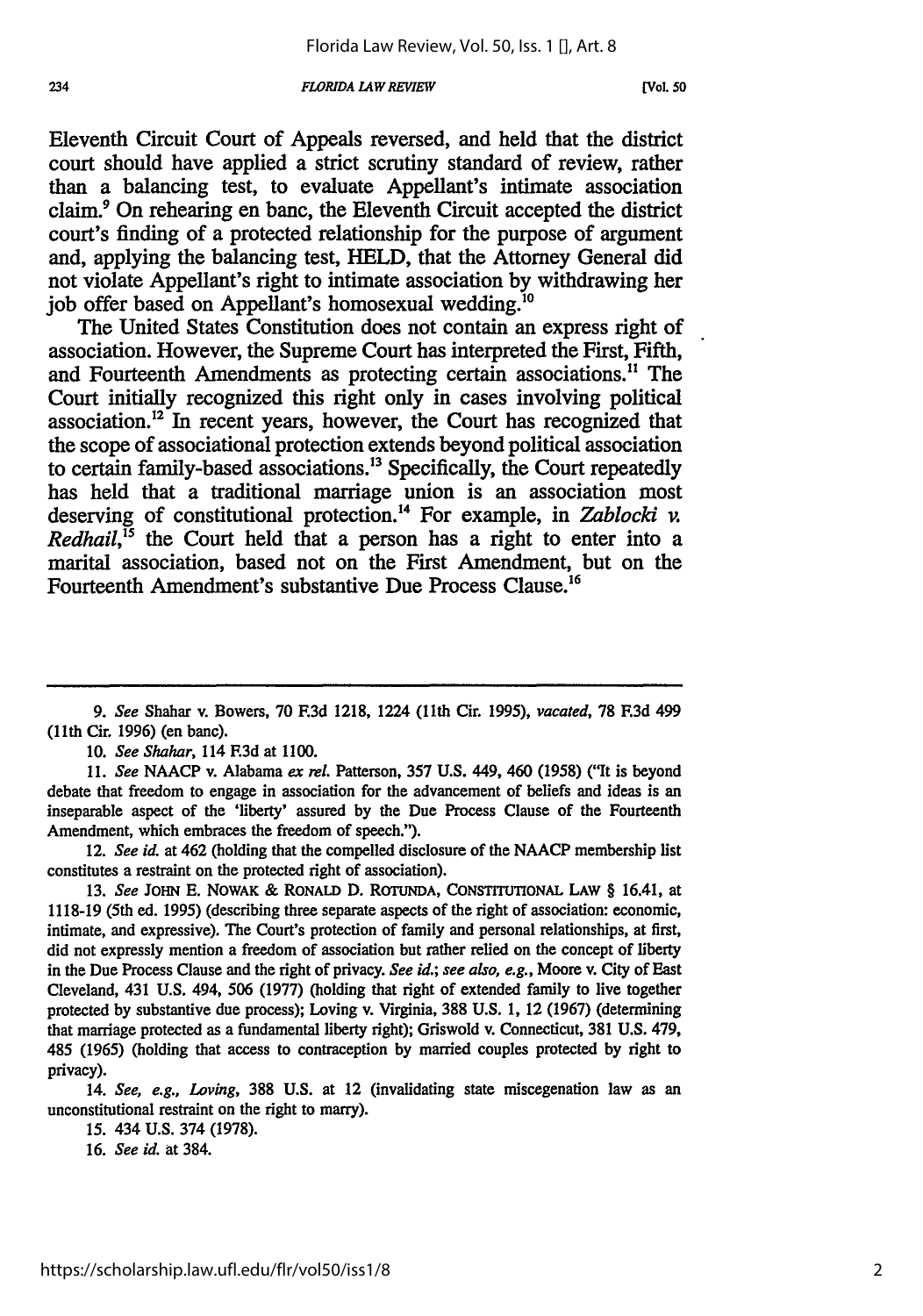#### 1998]

#### *FLORIDA CONSTTUTION REVISION COMMISSION*

*In Zablocki,* a Wisconsin statute required state residents, who were under court order or judgment to pay child support, $^{17}$  to petition a court for permission to marry."8 A court would grant a petition only if the petitioning resident proved that his children were not, and were not likely to become, public charges.<sup>19</sup> Appellee, an indigent Wisconsin resident, was under court order to pay child support.<sup>20</sup> He filed an application for a marriage license with Appellant, the county clerk,<sup>21</sup> who denied the application because he failed to obtain court permission.<sup>22</sup>

(1) No Wisconsin resident having minor issue not in his custody and which he is under obligation to support by any court order or judgment, may marry in this state or elsewhere, without the order of either the court of this state which granted such judgment or support order, or the court having divorce jurisdiction in the county of this state where such minor issue resides or where the marriage license application is made.

*Id.* at 375-76 n.1 (quoting Wis. **STAr.** § 245.10(1) (1973)).

19. *See id.* at 375. The statute stated:

Upon the hearing, if said person submits such proof and makes a showing that such children are not then and are not likely thereafter to become public charges, the court shall grant such order, a copy of which shall be filed in any prior proceeding.., or divorce action of such person in this state affected thereby; otherwise permission for a license shall be withheld until such proof is submitted and such showing is made, but any court order withholding such permission is an appealable order. Any hearing under this section may be waived by the court if the court is satisfied from an examination of the court records in the case and the family support records in the office of the clerk of court as well as from disclosure by said person of his financial resources that the latter has complied with prior court orders or judgments affecting his minor children, and also has shown that such children are not then and are not likely thereafter to become public charges.

(4) If a Wisconsin resident having such support obligations of a minor, as stated in sub. (1), wishes to marry in another state, he must, prior to such marriage, obtain permission of the court....

(5) This section shall have extraterritorial effect outside the state.... Any marriage contracted without compliance with this section, where such compliance is required, shall be void, whether entered into in this state or elsewhere.

*Id.* at 376-77 n.1 (citing Wis. **STAT.** § 245.10(1), (4) (5) (1973)).

20. *See id.* at 378.

21. *See id.* Appellee and the woman he desired to marry were expecting a child and wished to be lawfully married before the child was born. *See id.* at 379.

22. *See id.* at 378. The Appellee had not requested court permission. *See id.* It was

**<sup>17.</sup>** *See id* at **375.** The statute concerned minor children who were not in the custody of the petitioning parent. *See id*

<sup>18.</sup> *See id.* (citing Wis. **STAT.** § 245.10 (1973)). The statute provided in part: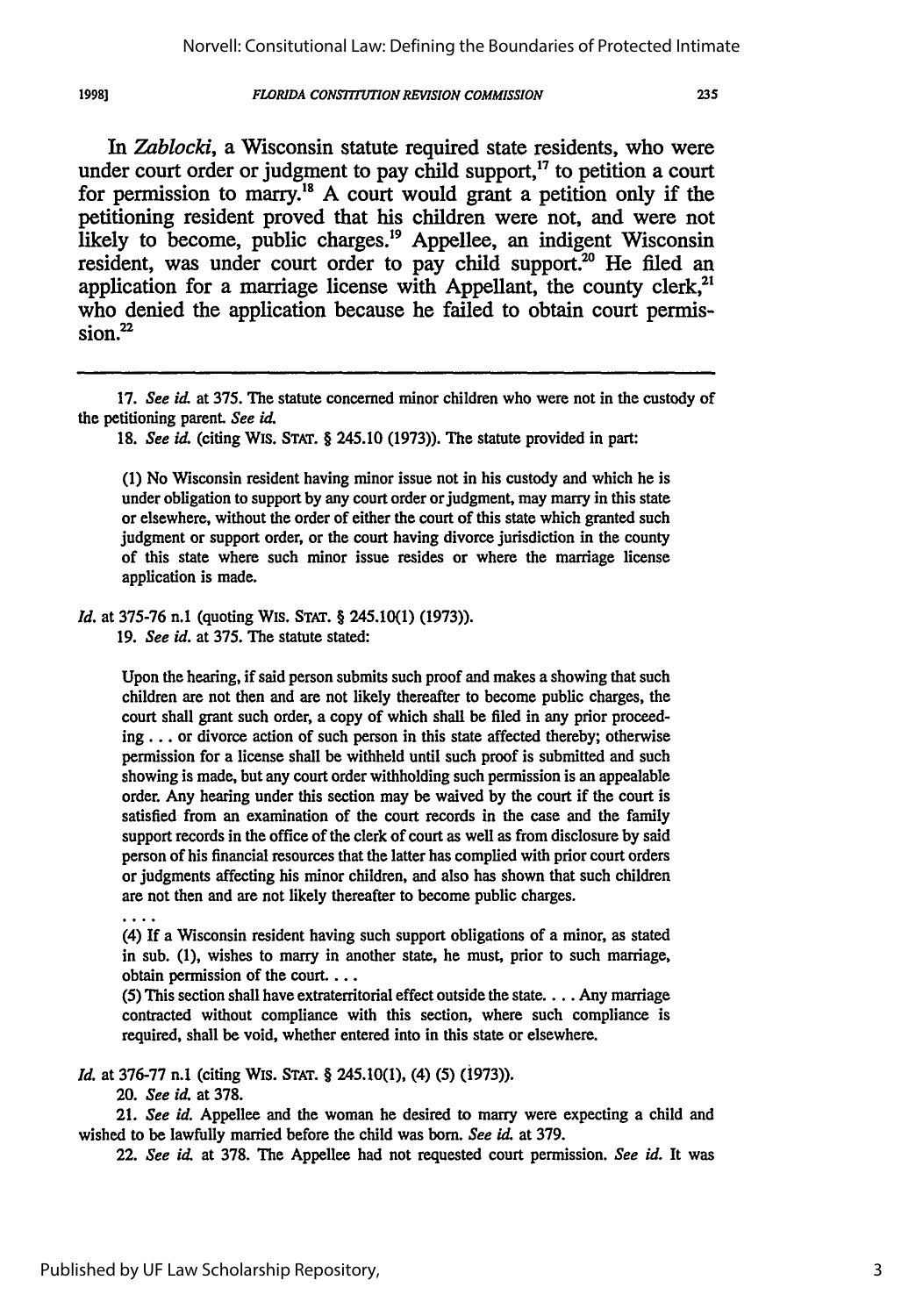#### *FLORIDA LAW REVIEW 236* **[Vol. so**

The Appellee sued in federal district court alleging that the statute violated his constitutional right to marry **by** requiring him to obtain judicial permission before it would grant him a marriage license.<sup>23</sup> The district court agreed with the Appellee and held that the statute was an invalid infringement on his Fourteenth Amendment fundamental right to marry.<sup>24</sup> On direct appeal, the United States Supreme Court affirmed the lower court's ruling, $25$  holding that marriage was a constitutionally protected fundamental right.<sup>26</sup> The Court stated that "[m]arriage is one of the 'basic civil rights of man,' fundamental to our very existence and survival."<sup>27</sup> Further, the Court noted that marriage was " 'the foundation of the family and of society,'  $128$  and that the right " 'to marry, establish a home and bring up children' **"** was a liberty right protected **by** the Fourteenth Amendment's Due Process Clause.29 Additionally, the Court implied that the Appellee had an intimate association right in marriage, stating that marriage was a union, *"intimate* to the degree of being... sacred,... an *association* that promotes a way of life."<sup>30</sup> Because the statute interfered with this fundamental right, the Court

stipulated that, due to his failure to make child support payments and his arrearage for past payments, any request for permission would have been denied. *See* **id.**

**23.** *See id* at **379. The** Appellee asserted that the ability to **marry** was a substantive due process right secured **by** the First, Fifth, Ninth, and Fourteenth Amendments to the United States Constitution. *See id* The state, in defense of the statute, asserted that the statute provided an opportunity to counsel the petitioner regarding the need for continued support payments and to ensure that the welfare of the children was protected. *See id.* at **388-89.**

24. *See id.* at **381.**

*25. See id.* at **381-82.**

**26.** *See id.*

**27.** *See id.* at **383** (quoting Loving v. Virginia, **388 U.S. 1,** 12 **(1967)** (quoting Skinner **v.** Oklahoma *ex reL* Williamson, **316 U.S. 535, 541** (1942))).

**28.** *See id.* at 384 (quoting Maynard v. Hill, **125 U.S. 190,** 211 **(1888)).**

**29.** *See id.* (quoting Meyer v. Nebraska, **262 U.S. 390, 399 (1923)).**

**30.** *See id.* (emphasis added) (quoting *Griswold,* **381 U.S.** at 486). **The** Court in *Griswold* stated:

Marriage is a coming together for better or for worse, hopefully enduring, and intimate to the degree of being sacred. It is an association that promotes a way of life, not causes; a harmony in living, not political faiths; a bilateral loyalty, not commercial or social projects. Yet it is an association for as noble a purpose as any involved in our prior decisions.

*Id. The Zablocki* Court's protection of marriage was grounded largely on the concept of the inherent privacy shield surrounding marriage which was derived from the Fourteenth Amendment's Due Process Clause. *See id*. The Court also stated that the right to procreate was specifically implicated **by** Wisconsin's criminal prohibition **on** fornication. *Id.* **at 386.** Because Wisconsin criminalized sexual activities outside of marriage, the right to enter into a marriage relationship was necessary to exercise the protected right of procreation. *See id*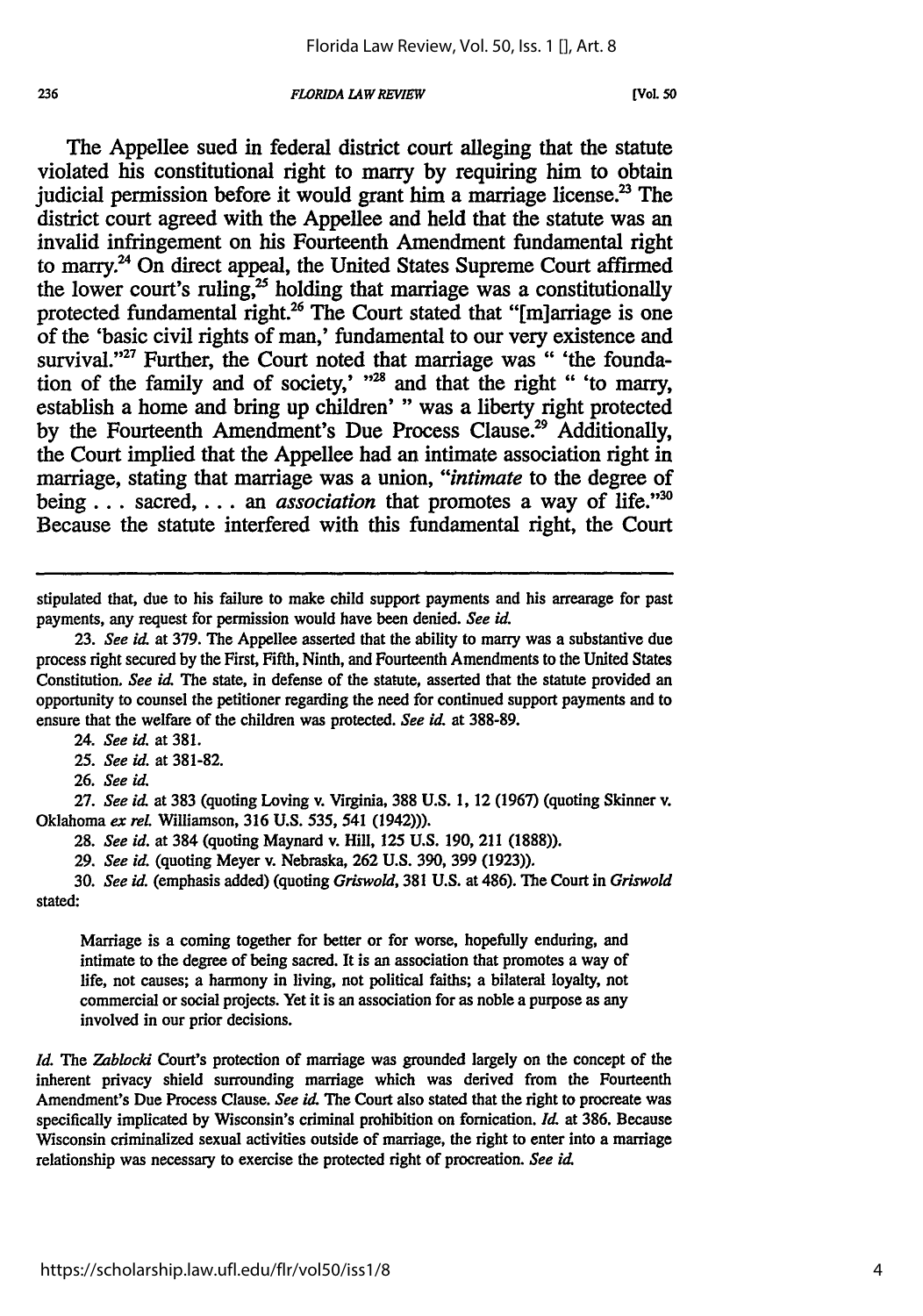19981

#### **CASE COMMENT**

applied a strict scrutiny analysis $31$  and held that the state's interest in promoting the payment of child support was not sufficiently compelling and that the statute was not narrowly tailored to serve that interest.<sup>32</sup> Therefore, the statute was unconstitutional.<sup>33</sup>

Six years after *Zablocki*, in *Roberts v. United States Jaycees*<sup>34</sup> the Court expressly recognized that familial and quasi-familial relationships were protected by a right of intimate association.<sup>35</sup> In *Roberts*, the national chapter of the Jaycees notified two local Jaycees chapters that it planned to revoke their charters because they had admitted female members in violation of the organization's male-only membership policy.36 Members of both local chapters filed charges against the national chapter with the Minnesota Department of Human Rights for allegedly violating the Minnesota Human Rights Act, which prohibited discrimination on the basis of sex.<sup>37</sup> Before the Department began hearings, the national chapter filed suit in federal district court seeking declaratory and injunctive relief to prevent the Department from enforcing the Act.<sup>38</sup> The national chapter asserted that enforcement of the Act would violate its male members' constitutional rights of free speech and association.<sup>39</sup> The court of appeals reversed the district court's judgment against the members<sup>40</sup> and held that enforcement of the Act would violate the members' rights of free association guaranteed by the First Amendment.<sup>41</sup>

37. *Id.* at 614. The Minnesota Human Rights Act, **MINN. STAT.** § 363.03(3) (1982) provided in part:" 'It is an unfair discriminatory practice: To deny any person the full and equal enjoyment of the goods, services, facilities, privileges, advantages, and accommodations of a place of public accommodation because of race, color, creed, religion, disability, national origin or sex.' *" Roberts,* 468 U.S. at 615.

 $\mathbf{f}$ 

**<sup>31.</sup>** *See id.* at 388. The Court stated, when a statute interferes with the exercise of a fundamental right, "sufficiently important" state interests and a means "closely tailored" to serve those interests are necessary to sustain the statute. *See id*

**<sup>32.</sup>** *See id.*

<sup>33.</sup> *See id.* at 390-91.

<sup>34. 468</sup> **U.S.** 609 (1984).

*<sup>35.</sup> See id.* at 618-20. *See generally* Kenneth L. Karst, *The Freedom of Intimate Association,* 89 **YALE L.J.** 624 (1980) (discussing the contours of intimate association).

<sup>36.</sup> *See Roberts,* 468 U.S. at 614. The Jaycees, a national charitable and civic organization, maintained a membership policy which excluded women from regular membership. *See id.* at 613. The Jaycees limited regular membership to men aged 18 to 35. *See U* Associate membership status was available to women and older men. *See id* Associate members paid reduced membership dues but could not vote, hold local or national office, or participate in certain leadership training and award programs. *See id.*

<sup>38.</sup> *See Roberts,* 468 U.S. at 615.

<sup>39.</sup> *See id.*

*<sup>40.</sup> See id.* at **616.**

<sup>41.</sup> *See id.* at 616-17.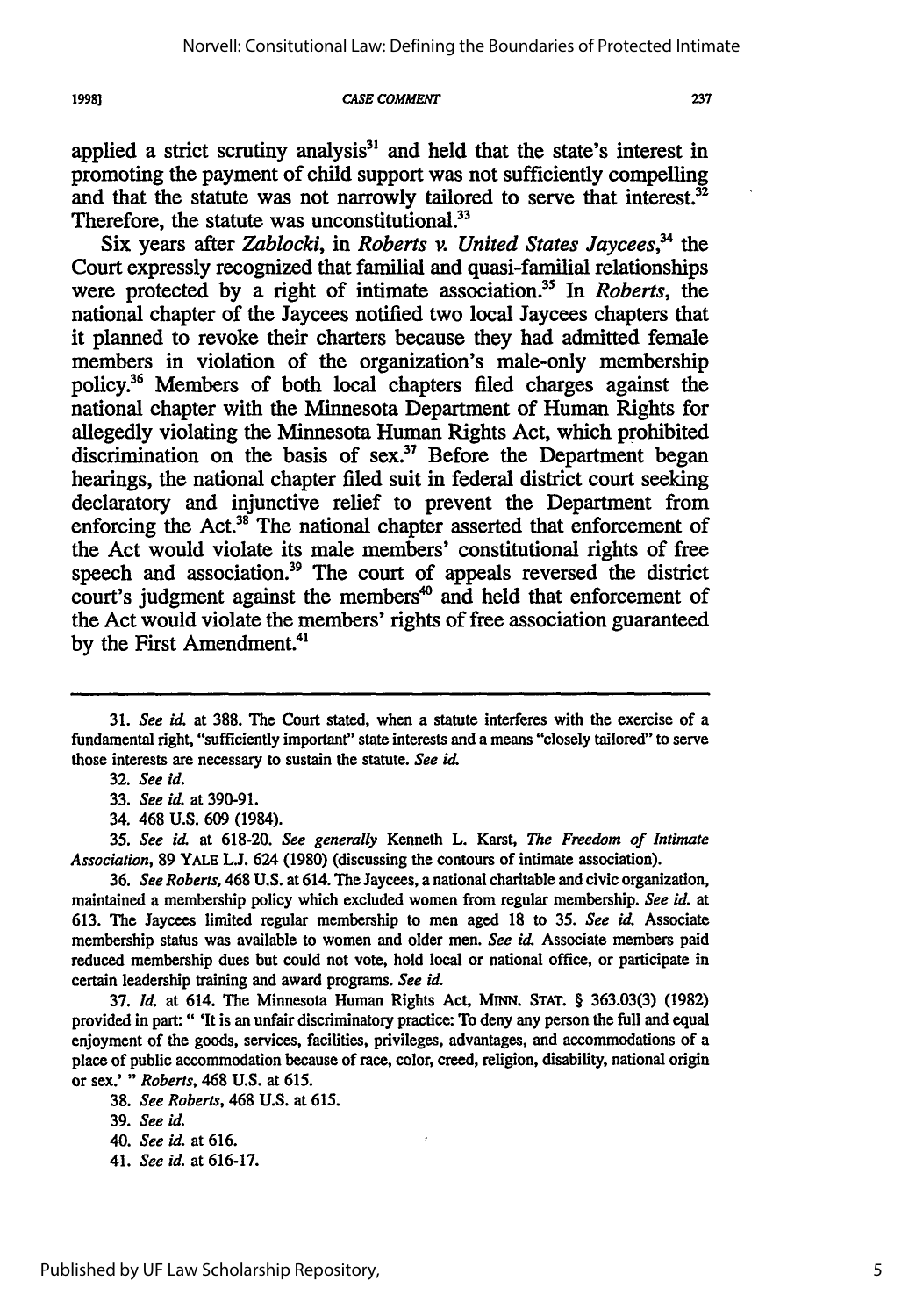On writ of certiorari, the United States Supreme Court stated that the right of association encompassed two distinct categories: expressive association based on the First Amendment<sup>42</sup> and intimate association based on the Fourteenth Amendment's substantive Due Process Clause.43 Under the former category, the Constitution protected political or public interest associations.<sup>44</sup> Under the latter category, the Constitution protected certain intimate relationships such as those within a family.<sup>45</sup> The Court explained that a family relationship exemplifies those intimate associations deserving of protection,<sup>46</sup> and used the family as a reference to suggest limitations on the scope of protectable interests.47 **A** relationship protected as an intimate associational right would have to be similar to a family in its "relative smallness, [a] high degree of selectivity... and seclusion from others in critical aspects of the relationship."4

The Court refrained from defining any precise boundaries of protected intimate associations.<sup>49</sup> The Court indicated that to evaluate the extent of protection that a relationship deserved, it was necessary to consider the aspects of the relationship, including "size, purpose,

*44. See Roberts,* 468 U.S. at 618.

*45. See id.* at 617-19.

*46. See id.* at 619; *see also* Karst, *supra* note **35,** at **629** (defining intimate association as "a close and familiar personal relationship with another that is in some significant way comparable to a marriage or family relationship").

47. *See Roberts,* 468 U.S. at 619 (citing *Zablocki,* 434 U.S. at 383-86 (marriage); Carey v. Population Servs. Int'l, 431 U.S. 678, 684-86 (1977) (childbirth); Smith v. Organization of Foster Families, 431 U.S. 816, 844 (1977) (raising and education of children); and Moore v. City of East Cleveland, 431 U.S. 494, 503-04 (1977) (plurality opinion) (co-habitation with relatives)).

48. *See id.* at 620.

49. *See id.* at 618, 620. The Court stated that there was "a broad range of human relationships that *may* make greater or lesser claims to constitutional protection." *See id.* at **620** (emphasis added). The Court specifically expressed that it was not marking those points "with any precision." *See id.* Justice O'Connor's concurrence noted the associational interests in "marriage, procreation, contraception, family relationships, and child rearing and education **...** 'while defying categorical description' " were protected from state interference. *See id.* at 631 (O'Connor, J., concurring) (quoting Paul v. Davis, 424 **U.S.** 693, 713 (1976)); *see also* Neal E. Devins, *The Trouble with Jaycees,* 34 **CATH.** U. L. REV. 901, 904 (1985) (stating that the Court's recognition of a protected intimate association in *Roberts* may be as "narrow as the family and as broad as anything more private than the Jaycees").

<sup>42.</sup> *See id.* at 617-18.

<sup>43.</sup> *See id.* at 618. The Court held that certain intimate relationships necessarily receive protection as an essential element in personal liberty. *See id.* In extending the scope of protection formerly recognized in marriage and other close family relationships, the Court's recognition of a right to intimate association merged with the Court's prior protections under the right to privacy. *See id* at 617-19; *see also* NOWAK & ROTUNDA, *supra* note 13, § 16.41, at 1119-20.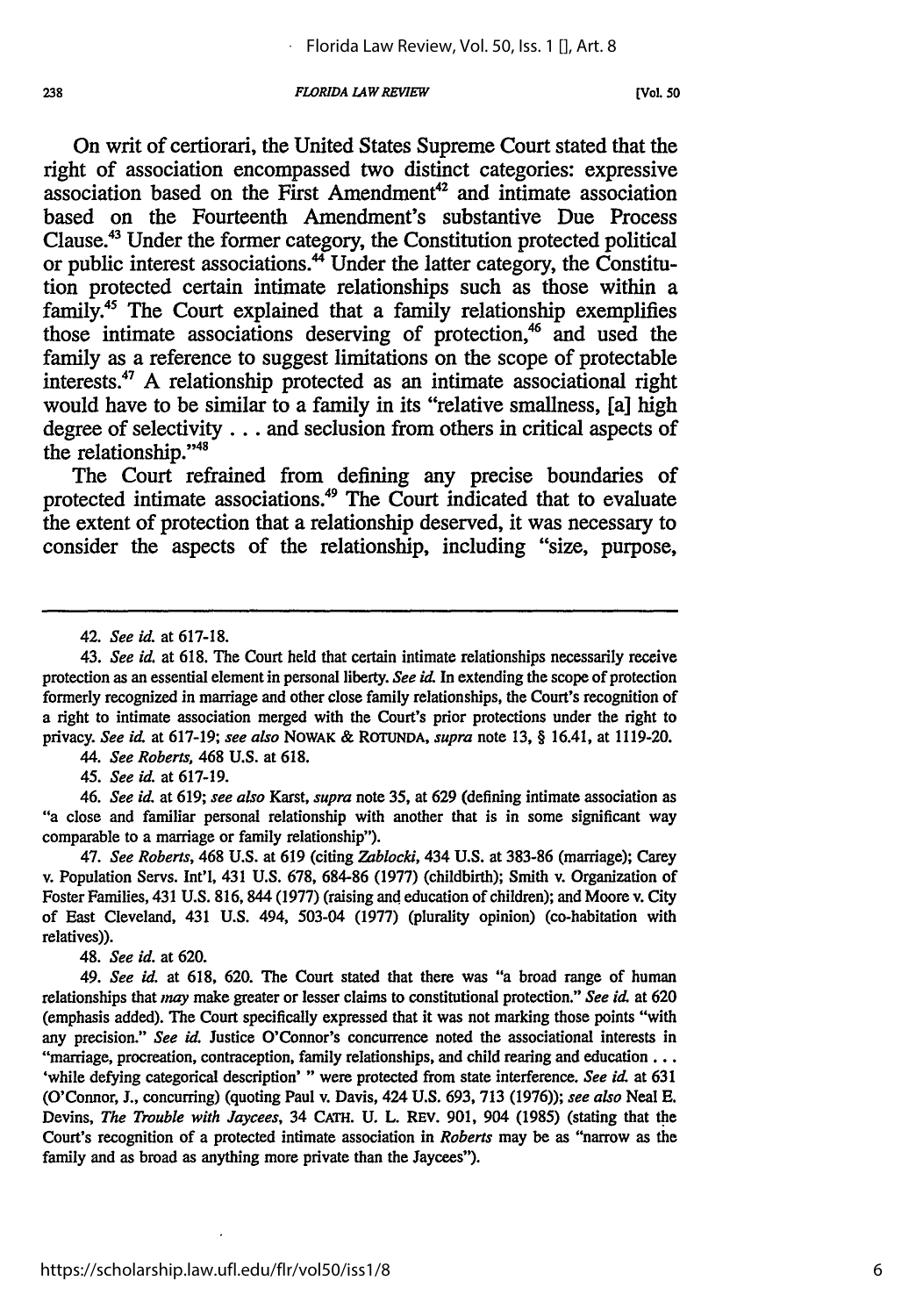19981

#### **CASE COMMENT**

239

policies, selectivity, [and] congeniality."<sup>50</sup> Applying this family-based standard, the Court found that the Jaycees were too large and inclusive to possess an intimate association right.<sup>51</sup> Therefore, the Court reversed the appellate court's decision, thereby allowing Minnesota to require that females be admitted to the local chapters.<sup>52</sup>

Two years after *Roberts,* the Court considered whether the right of intimate association encompassed homosexual sexual relationships. In *Bowers v. Hardwick,53* the respondent was charged with violating Georgia's criminal sodomy law<sup>54</sup> after committing sodomy with another male in his home.<sup>55</sup> Although the state prosecutor did not seek an indictment,<sup>56</sup> the respondent sued the state alleging that the law violated his Fourteenth Amendment substantive due process rights.<sup>57</sup> The Eleventh Circuit Court of Appeals reversed the district court's dismissal of the respondent's claim.<sup>58</sup> The Eleventh Circuit stated that protected intimate associations were not limited to those involving marriage or procreation.<sup>59</sup> The court found that the "sexual activity in question here serves the same purpose as the intimacy of marriage."<sup>60</sup> It also determined that the respondent's homosexual relationship "l[aid] at the heart of an intimate association."61 The Eleventh Circuit noted

53. 478 U.S. 186 (1986). For a critical discussion of the majority opinion in *Hardwick,* see **LAWRENCE** H. **TRIBE** & MICHAEL **C. DORF, ON READING THE CONSTITUTION** 55-60, 117 (1991).

54. **GA. CODE ANN.** § 16-6-2 (1984) provided that:

(a) A person commits the offense of sodomy when he performs or submits to any sexual act involving the sex organs of one person and the mouth or anus of another....

**(b)** A person convicted of the offense of sodomy shall be punished by imprisonment for not less than one nor more than 20 years.

Hardwick v. Bowers, **760** F.2d 1202, 1204 **n.1** (11th Cir. 1985), *revd sub nor.,* 478 U.S. 186 **(1986)** (citing **GA.** CODE **ANN.** § 16-6-2 (1984)).

55. *See Hardwick,* 478 U.S. at 188.

**56.** *See id.*

57. *See id.*

**61.** *Id.*

<sup>50.</sup> *Roberts,* 468 U.S. at 620.

<sup>51.</sup> *See id.* at 620-21.

<sup>52.</sup> *See id.* at 621. The Court did recognize that the Jaycee's expressive association interests were burdened by the Minnesota Act. *See id.* at 623. The Court applied a strict scrutiny analysis and determined that Minnesota's compelling interest in eliminating discrimination justified the burden on the Jaycee members' right of expressive association. *See id.*

<sup>58.</sup> *See id* at 189.

<sup>59.</sup> *See Hardwick,* 760 **F.2d** at 1212.

**<sup>60.</sup> Id.**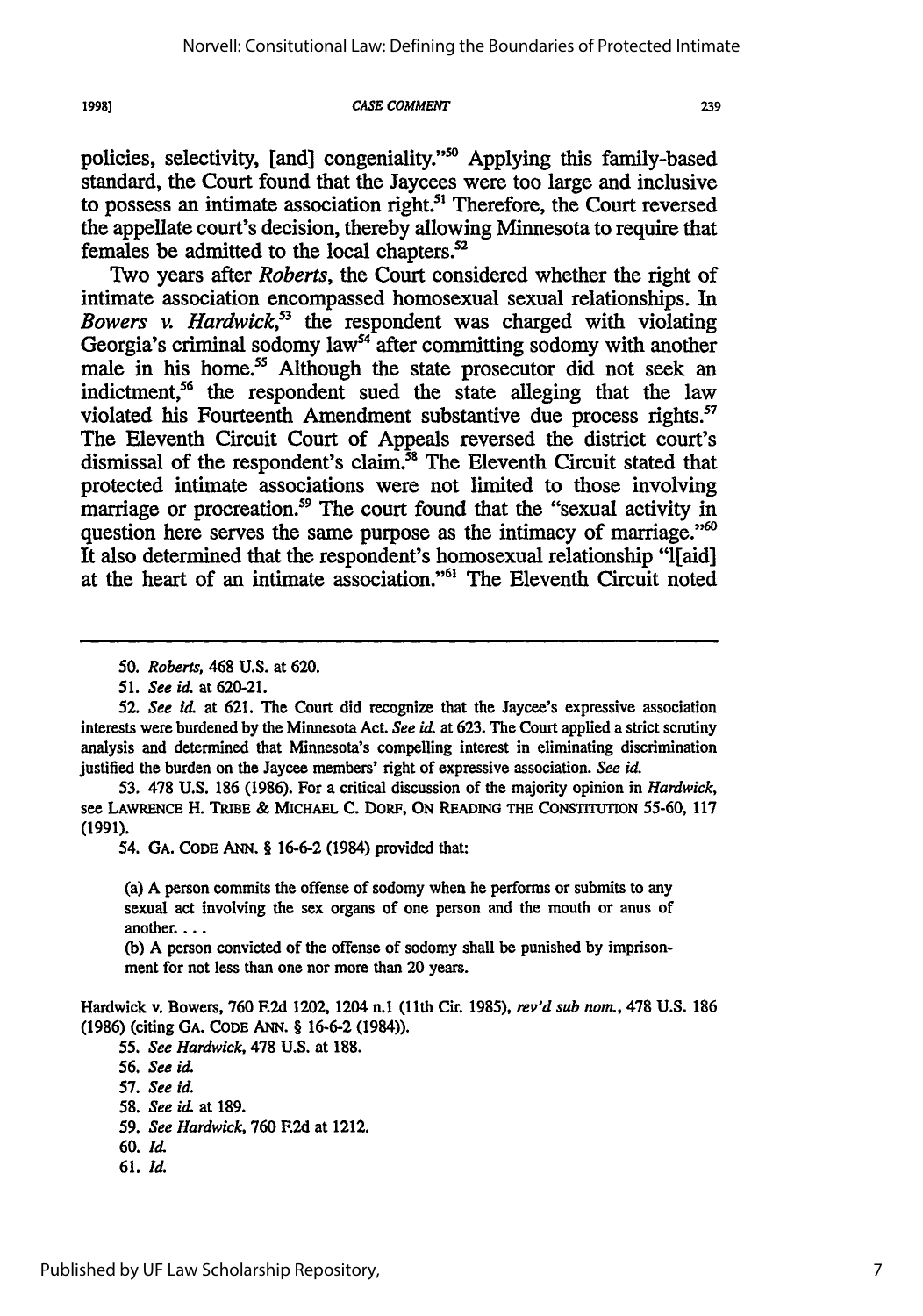the protected marriage association as recognized by *Zablocki,62 and* found that the respondent's conduct resembled the intimate association of marriage.<sup>63</sup> In sum, the court found that the state statute had burdened the respondent's right of association, and remanded the case instructing the district court to apply a strict scrutiny standard of review<sup>64</sup>

On writ of certiorari, the United States Supreme Court reversed the remand,<sup>65</sup> rejecting the lower court's reasoning that homosexual sodomy was protected as an intimate association.<sup>66</sup> The majority neither found the respondent's interest to be similar to that in *Zablocki* nor evaluated the respondent's association utilizing the family-based factors articulated in *Roberts.67* Rather, the *Hardwick* Court limited its discussion to whether the respondent had a fundamental right to commit homosexual sodomy.<sup>68</sup> The Court stated that the lower court misconstrued the limits of the Fourteenth Amendment's Due Process Clause.<sup>69</sup> The Court explained that the substantive Due Process Clause protected relationships involving family, marriage, and procreation." Moreover, the Court found "[n]o connection between family, marriage, or procreation on the one hand and *homosexual activity* on the other."'71

The *Hardwick* Court then explained the criteria necessary for an interest to receive protection as a fundamental right.<sup>72</sup> According to the Court, rights deserving heightened protection included those liberties which are "deeply rooted in this Nation's history and tradition."<sup>73</sup> The

- **69.** *See id.* at 191.
- 70. *See id.*

71. *Id.* (emphasis added). Specifically, the Court explained:

No connection between family, marriage, or procreation on the one hand and homosexual activity on the other has been demonstrated, either by the Court of Appeals or by respondent. Moreover, any claim that these cases nevertheless stand for the proposition that any kind of private sexual conduct between consenting adults is constitutionally insulated from state proscription is unsupportable.

#### *Id.*

#### 72. *See id.*

73. *See id.* at 192 (quoting Moore v. City of East Cleveland, 431 **U.S.** 494, **503** (1977)). These rights also "include[d] those fundamental liberties that are 'implicit in the concept of ordered liberty,' such that 'neither liberty nor justice would exist if [they] were sacrificed.' *"See*

**<sup>62.</sup>** *See id.*

<sup>63.</sup> *See id.*

<sup>64.</sup> *See Hardwick,* 478 U.S. at 189.

**<sup>65.</sup>** *See id.* at 187.

**<sup>66.</sup>** *See id.* at 190-91.

**<sup>67.</sup>** *See id.* at 190.

**<sup>68.</sup>** *See id.*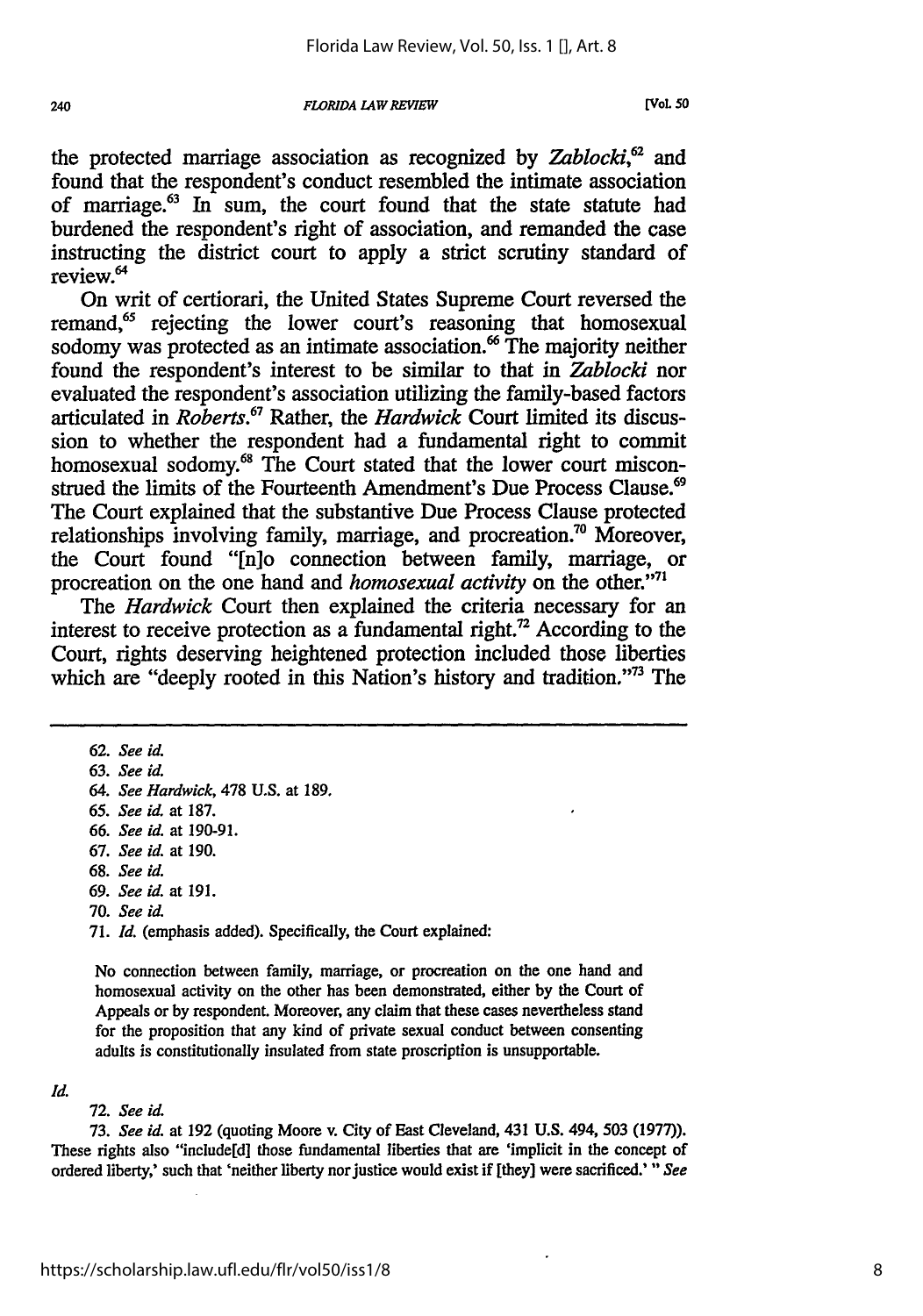**CASE COMMENT**

Court explained that homosexual conduct was not deeply rooted in this nation's history and, in fact, had been proscribed by societies since ancient times.74 The majority noted that protecting homosexual conduct would open the door to attacks on other traditionally prohibited activity such as adultery, incest and other sexual crimes.<sup>75</sup> The Court asserted that it was "unwilling to start down that road."<sup>76</sup> Finding no fundamental right to engage in homosexual sodomy, the Court applied a rational basis standard of review and upheld the Georgia law.<sup>77</sup>

The instant court did not follow the *Hardwick* approach to Appellant's claim that her relationship was a protected association. Although stating that "considerable doubt exists that Plaintiff has a constitutionally protected federal right to be 'married' to another woman,"<sup>78</sup> the instant court assumed for analytical purposes that the district court correctly had identified a protected association.<sup>79</sup> The district court had applied the *Roberts* factors" and determined that Appellant's relationship was a protected intimate association.<sup>81</sup> Rather than assuming a protected interest in association, however, the instant court should have concluded, as did Judge Tjofiat in his concurring opinion, that Appellant's relationship did not merit constitutional protection.<sup>82</sup>

The district court's reliance on the *Roberts* factors, and therefore, the instant court's assumption, are misplaced. The district court determined that Appellant's relationship was a close, personal relationship and, therefore, worthy of protection.<sup>83</sup> Roberts, however, did not hold that all relationships rise to the level of constitutional protection. Rather, the *Roberts* Court explained that a family relationship both exemplified, and

*id.* at 191-92 (quoting Palko v. Connecticut, 302 U.S. 319, 325-26 (1937)).

79. *See id.* at 1100. The court stated that the existence of a protected association would not change the outcome of the court's decision. *See id.*

80. *See Shahar,* 836 **E** Supp. at 862. These factors included "relative smallness, a high degree of selectivity in decisions to begin and maintain the affiliation, and seclusion from others in critical aspect of the relationship." *See id.* (quoting Roberts v. Jaycees, 468 U.S. 601, 618 (1984)).

81. *See id.* at 863. The district court stated that Shahar's "wedding" ceremony signified that her relationship was "a lifetime commitment which cannot end unless formally dissolved within her religion." *See id.*

82. *See Shahar,* 114 F.3d at 1113 (Tjoflat, J., specially concurring).

83. *See Shahar,* 836 F. Supp. at 863.

1998]

<sup>74.</sup> *See hi.*

<sup>75.</sup> *See id.* at 195-96.

<sup>76.</sup> *Id.* at 196.

<sup>77.</sup> *See id.*

<sup>78.</sup> *Shahar,* 114 **.3d** at 1099.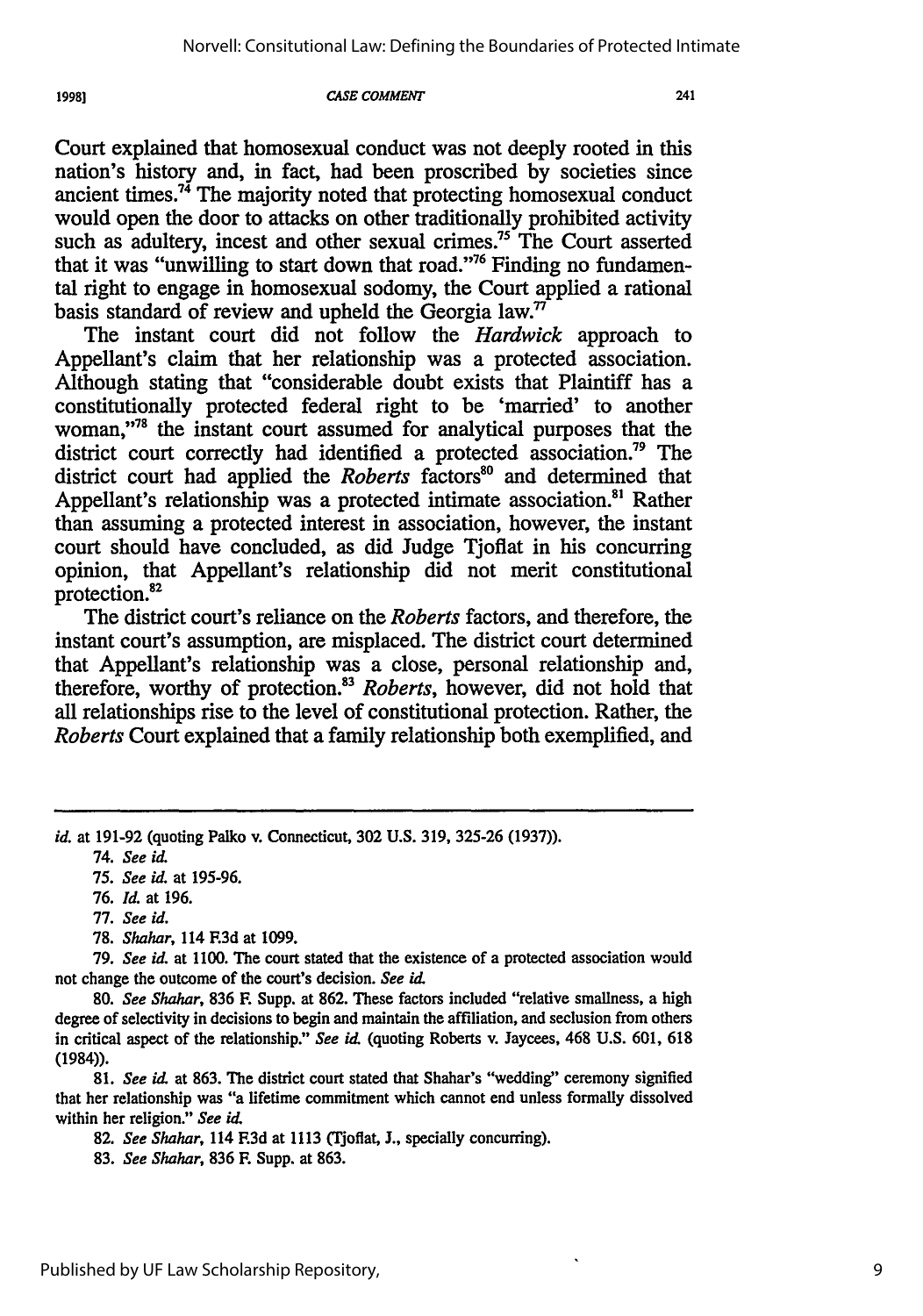marked limitations to, protected intimate associations. 4 The *Roberts* Court's imprecise language suggests consideration of extended family arrangements,<sup>85</sup> not the embracement of alternative lifestyles.

Merely establishing a close, personal relationship is not sufficient to warrant constitutional protection. The Court expressly has stated that the Constitution does not recognize a "generalized right of 'social association.' **86** The Constitution requires much more. The Court has noted that "traditional personal bonds," protected as an intimate association, must have " 'played a critical role in the culture and traditions of the Nation by cultivating and transmitting shared ideals and beliefs.' "87 Unlike those protected relationships, Appellant's same-sex relationship lacks a foundation either in tradition or society.<sup>88</sup> On this point, Justice Harlan wrote: "[L]aws forbidding.., homosexual practices **...** form a pattern so deeply pressed into the substance of our social life that any Constitutional doctrine in this area must build upon that basis."89 The *Hardwick* Court also noted that laws prohibiting homosexual conduct<sup>90</sup> are firmly established and have "ancient roots."<sup>91</sup>

In comparison, *Zablocki* involved a traditional marriage relationship which the Supreme Court recognized as " 'the most important relation in life,' **"92** and " 'the foundation of the family and of society, without which there would be neither civilization nor progress.<sup>'</sup> "<sup>93</sup> The *Zablocki* Court recognized the sanctity of traditional marriage as being older than our Nation and older than the Bill of Rights. $94$  As Judge

86. *See* Dallas v. Stanglin, 490 U.S. 19, **25** (1989).

91. *See Hardwick,* 478 U.S. at 192.

92. *See Zablocki,* 434 U.S. at 384 (quoting Maynard v. Hill, **125** U.S. 190, 211 (1888)).

93. *See id.* (quoting Maynard v. Hill, 125 U.S. 190, 211 (1888)). Justice Powell's concurrence in *Zablocki* is also particularly noteworthy. Powell listed incest, bigamy, and homosexuality as relationships which were permissibly subject to state prohibition. *See id.* at 399 (Powell, J., concurring).

94. *See id.* at 384 (quoting *Griswold,* 381 U.S. at 486).

*<sup>84.</sup> See Roberts,* 468 U.S. at 619. According to the *Roberts* Court, constitutional protection has been provided for the "personal bonds [which] have played a critical role in the culture and traditions of the Nation." *See id,* at 618-19.

<sup>85.</sup> *See id* at 619-20 (For example, the Court makes repeated reference to *Moore v. City of East Cleveland,* 431 U.S. 494, 503-05 (1977) (protecting the right of a grandmother to live with her two grandsons who were unrelated by blood).).

<sup>87.</sup> *See* FW/PBS v. Dallas, 493 U.S. 215, 237 (1990) (quoting *Roberts,* 468 U.S. at 618- 19).

<sup>88.</sup> *See Hardwick,* 478 U.S. at 196-97 (Burger, C.J., concurring).

<sup>89.</sup> *See* Poe v. Ullman, 367 U.S. 497, 546 (1961) (Harlan, J., dissenting).

<sup>90.</sup> The instant court concluded that the Attorney General's action was based on Appellant's conduct, not status. *See Shahar,* 114 **F.3d** at **I110;** *see also id,* at 1111 (Tjoflat, J., specially concurring). For the Supreme Court's latest discussion on homosexual status, see generally Romer v. Evans, 517 U.S. 620 (1996).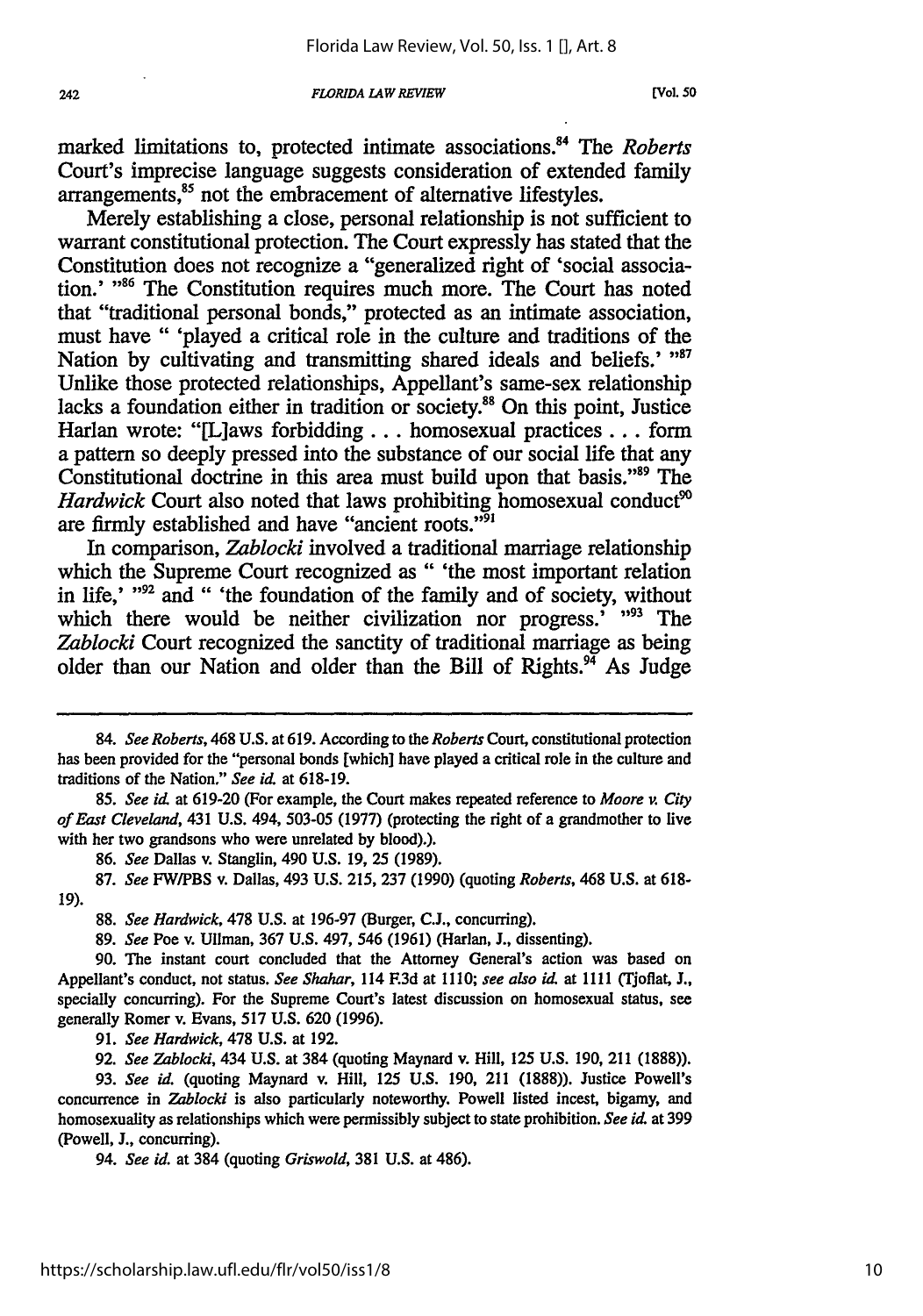#### **CASE COMMENT**

Tjoflat noted in his concurrence: "Homosexual relationships have not played the same role as marital or familial relationships in the history and traditions of the Nation."'95 Moreover, the *Hardwick* Court specifically found "[n]o connection between family, marriage, or procreation . . . and homosexual activity."<sup>96</sup> Consequently, Appellant's samesex relationship should not be accorded the special constitutional status as traditional family-based relations.

*Hardwick* should have disposed of Appellant's claim, not simply because *Hardwick* approved criminal sanctions for homosexual sodomy, but because *Hardwick* rejected an intimate association argument analogous to that raised by Appellant. In *Hardwick,* the lower court found that the respondent's conduct was protected as an intimate association.97 The Eleventh Circuit focused not on the physical act, but on the private and intimate nature of the association.<sup>98</sup> The court found a "resemblance between Hardwick's conduct and the intimate association of marriage."<sup>99</sup> The court claimed that the plaintiff's physical act "serve[d] the same purpose as the intimacy of marriage" $^{100}$  and that the activity occurred in the private sanctuary of the home.<sup>101</sup> The court concluded that the plaintiff's activity was "quintessentially private and l[aid] at the heart of an intimate association."<sup>102</sup> The Supreme Court, however, has rejected these arguments.<sup>103</sup> The *Hardwick* Court insisted that rights entitled to heightened judicial protection must be restricted to those "implicit in the concept of ordered liberty"<sup>104</sup> and those **"** 'deeply rooted in this Nation's liberty and tradition.' *"105* The *Hardwick* plaintiff's homosexual relationship failed those tests in *Hardwick* as Appellant's relationship fails the tests today.

The *Hardwick* Court warned that the "Court is most vulnerable and comes nearest to illegitimacy when it deals with judge-made constitutional law having little or no cognizable roots in the language or design of the Constitution."<sup>106</sup> In light of this warning, the *Shahar* court should have rejected Appellant's claim outright. The Supreme Court's

1998]

<sup>95.</sup> *See Shahar,* 114 **F.3d** at 1115 (Tjoflat, **J.,** specially concurring).

<sup>96.</sup> *Hardwick,* 478 U.S. at 191.

<sup>97.</sup> *Hardwick,* 760 **F.2d** at 1212.

<sup>98.</sup> *See id.* at 1211-12.

<sup>99.</sup> *See id.* at 1212.

**<sup>100.</sup>** *See id.*

<sup>101.</sup> *See id.*

<sup>102.</sup> *See id.*

<sup>103.</sup> *See Hardwick,* **478** U.S. at 191.

<sup>104.</sup> *See id.* (quoting Palko v. Connecticut, 302 U.S. 325, 326 (1937)).

<sup>105.</sup> *See id.* at 192 (quoting *Moore,* 431 U.S. at 503 (opinion of Powell, J.)).

<sup>106.</sup> *See id.* at 194.